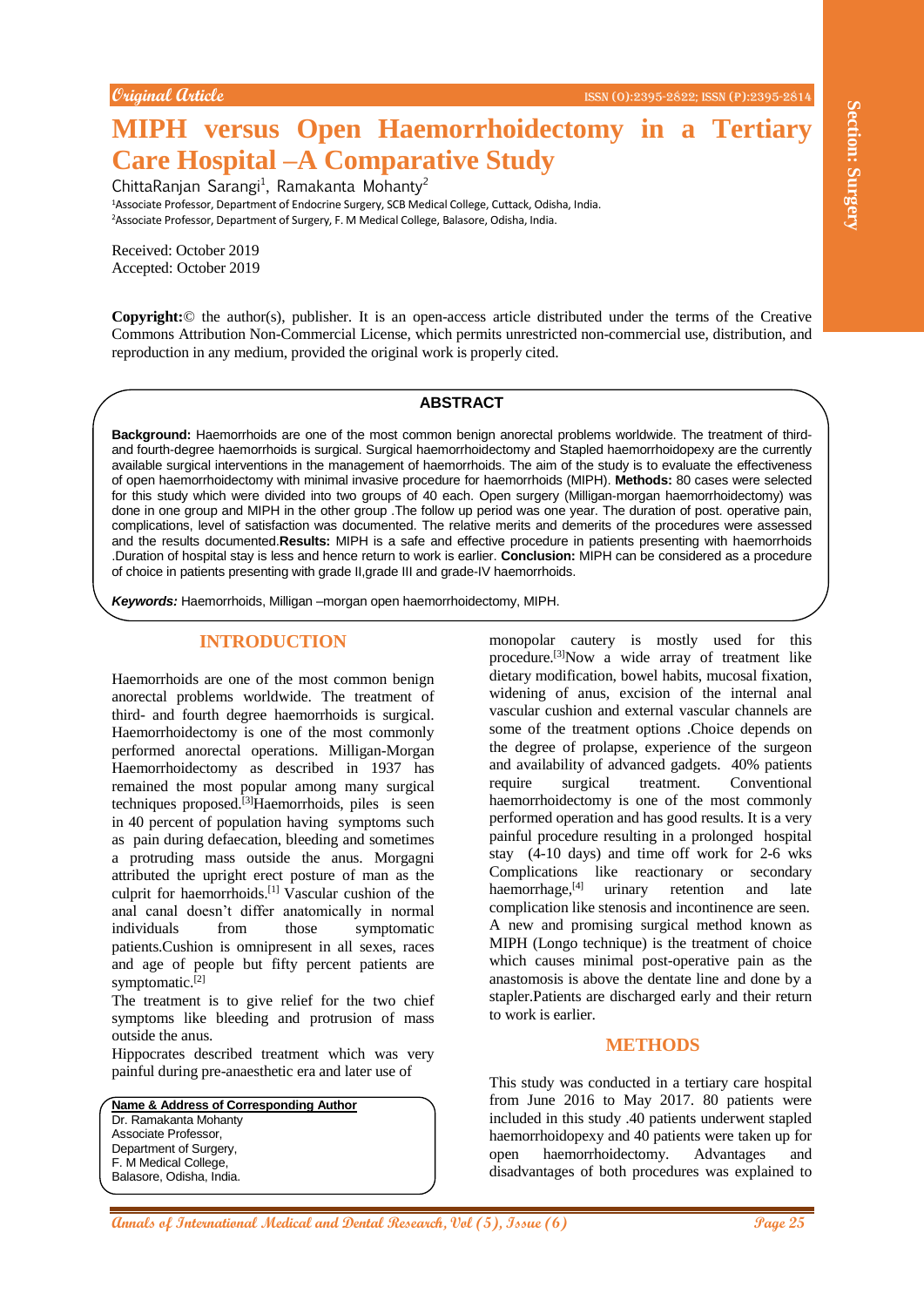## **Sarangi & Mohanty; MIPH versus Open Haemorrhoidectomy**

both the patient group and patients were randomly allocated to one of the two surgeries after taking an informed consent.

#### **Inclusion Criteria**

- 1. Large Grade ll Haemorrhoids
- 2. Grade lll Haemorrhoids
- 3. Grade IV Haemorrhoids
- 4. Patients fit for anaesthesia.

### **Exclusion Criteria**

- 1. Patient having Grade l Haemorrhoids
- 2. Any associated diseases like fissure or fistula
- 3. Patients with bleeding diasthesis and
- 4. Pregnant ladies

**And the patient given the control of International Annual Research, International Medical Annual Research, Control of International Medical and Dental Research, Control international Control international Control interna** A total no of 80 patients were selected with the following inclusion and exclusion criteria in this hospital for this study. The patients were subjected to detailed history taking and the presenting symptoms were noted. Details of previous treatment, family history, personal history, general and systemic examination was done. Per digital rectal examination and proctoscopy was done according to the protocol. General condition of the patients were assessed after routine blood investigations. Following assessment, cases were randomly allocated to one of the two treatment group. Preoperative preparations like nothing by mouth for 8 hours before surgery, proctoclyssis enema and prophylactic antibiotic coverage was done. All patients were operated in lithotomy position under spinal anaesthesia in a tertiary care hospital. Intra operative findings, haemodynamics and complications were noted in all patients.

## **RESULTS**

80 patients were included in this study and divided into two groups.

Gr-A: Those who underwent MIPH (40patients) Gr -B: Those who underwent Milligan Morgan open procedure (40patients)

Following observations were made

- 1. Patients characteristics –Age and Sex
- 2. Intra operative blood loss
- 3. Post-operative pain score(at 12 hrs,24 hrs,3 days,7 days, and 15 days)
- 4. Complications
- 5. Duration of hospital stay
- 6. Numbers of days for return to work
- 7. Level of patients satisfaction

| <b>Table 1:Age Distribution In Study</b> |                |                |  |
|------------------------------------------|----------------|----------------|--|
|                                          | <b>Group A</b> | <b>Group B</b> |  |
| Range (yr)                               | 24-79          | 24-74          |  |
| Mean (yr) $S.D.$                         | 48.85          | 51.23          |  |

Hence the age difference in group A and group B is not statistically significant.

| <b>Table 2:Sex Distribution Study</b> |                |                |
|---------------------------------------|----------------|----------------|
|                                       | <b>GROUP A</b> | <b>GROUP B</b> |
| Males                                 | າ<             |                |
| <b>Females</b>                        |                |                |

In this study, 50 patients were males and 30 were females

| <b>Table3:Presenting Features</b> |           |
|-----------------------------------|-----------|
| <b>Symptoms</b>                   | $N(N=80)$ |
| Bleeding                          | 58        |
| Prolapse                          | 60        |
| Constipation                      | 68        |
| Itching                           |           |

Patients usually had more than one symptom at the time of presentation

| <b>Table 4: Duration of Symptoms</b> |           |  |
|--------------------------------------|-----------|--|
| <b>Symptoms</b>                      | $N(N=80)$ |  |
| $<$ 1 Month                          | n         |  |
| 1-12 Month                           | 24        |  |
| $>12$ Month                          | 50        |  |

50 patients had symptoms more than 12 months period.

### **Table5: Associated Conditions**

|                        | $N(N=80)$ |
|------------------------|-----------|
| Anaemia (Hb<10 G %)    | 35        |
| Hypertesion            |           |
| Pulmunary TB           |           |
| $DM-II$                | n         |
| <b>Inguinal Hernia</b> |           |

Anaemia was commonly associated. Out of 80 patients, 35 patients were anaemic.

| <b>Table6:Degree of Haemorrhoids</b> |                 |  |
|--------------------------------------|-----------------|--|
| Grading                              | $N\binom{0}{0}$ |  |
| Grade II                             | 16(20%)         |  |
| Grade III                            | 60(75%)         |  |
| Grade IV                             | 4(5%)           |  |

Out of 80 patients, 60 patients (75%) had grade-III haemorrhoids.

| <b>Table 7: Intraoperative Blood Loss</b> |          |           |
|-------------------------------------------|----------|-----------|
| Group                                     | Mean(ml) | Range(ml) |
|                                           | 65.8     | 50-90 ml  |
|                                           | 154      | 80-110ml  |

It was calculated by estimating the no of gauze pieces soaked with blood and multiplying it by 10. P- Value is <0.001.So difference in blood loss between two procedures is highly insignificant.

| <b>Table 8: Operative Time</b> |           |            |
|--------------------------------|-----------|------------|
| Group                          | Mean(min) | Range(min) |
|                                | 36        | 25-42      |
|                                |           | $35 - 58$  |
| -                              | <br>0.001 |            |

P- value is <0.001.So difference in operative time between two procedure is highly insignificant.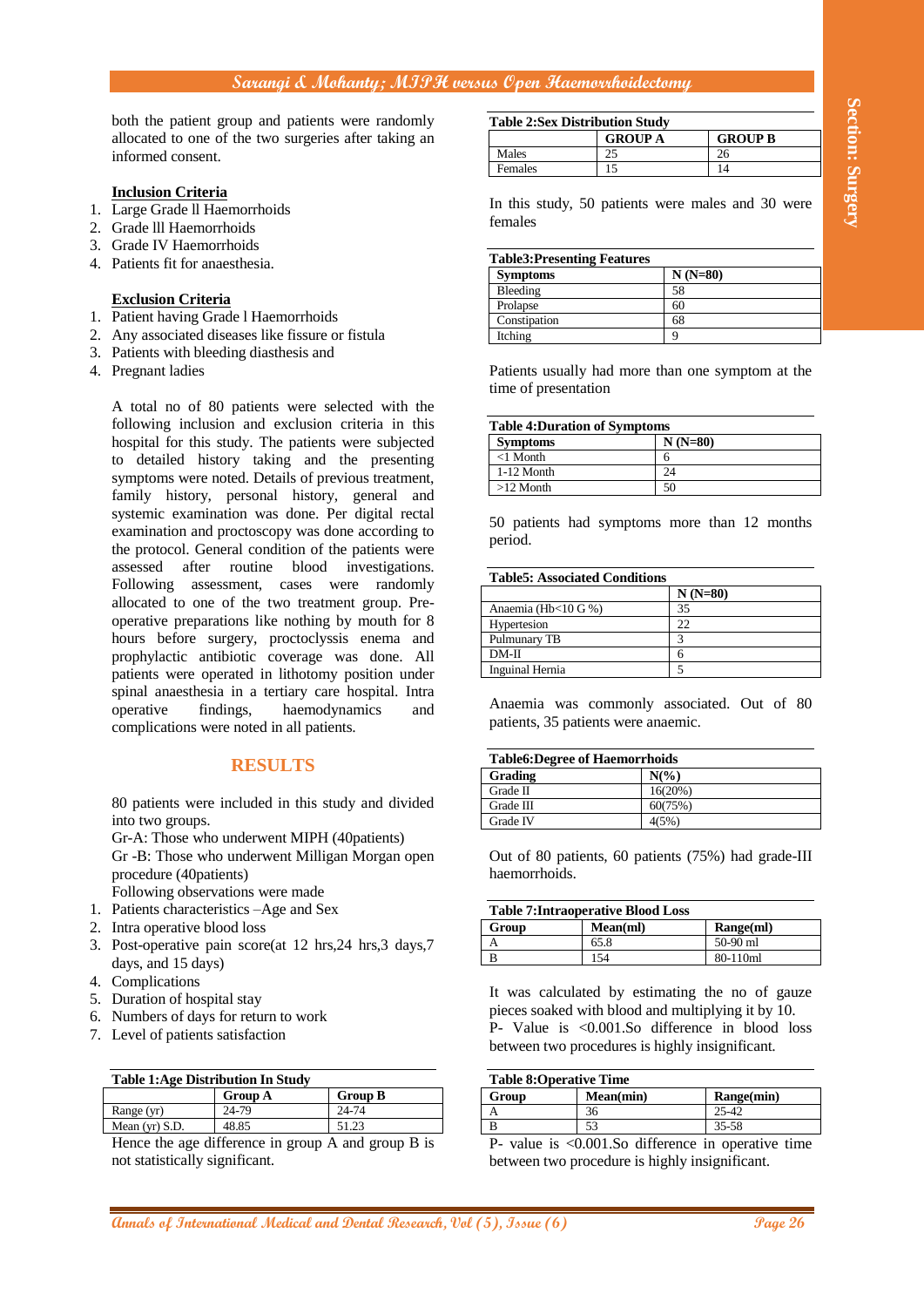## **Sarangi & Mohanty; MIPH versus Open Haemorrhoidectomy**

| <b>Table 9: Hospital Stay</b> |            |         |
|-------------------------------|------------|---------|
| Group                         | Mean(days) | Range   |
|                               | . 0        | $1 - 5$ |
|                               | 2.68       | -4      |

So difference in hospital stay between two procedures is highly significant.

| <b>Table 10: Complications</b> |                |                |
|--------------------------------|----------------|----------------|
|                                | <b>Group A</b> | <b>Group B</b> |
| Urinary retention              |                |                |
| Haemorrage                     |                |                |
| Incontinence                   |                |                |
| Increases defecation           |                | 8              |
| frequency                      |                |                |
| Anal discharge                 |                |                |

**Table 11:Long Term Sequale in Follow Up**

|                   | $N=40$ | $N=40$ |
|-------------------|--------|--------|
| Recurrent         |        |        |
| Skin tag/fibrosis |        |        |
| <b>Stenosis</b>   |        |        |

**Table 12:Level of Satisfaction –Patients Evaluation**  $G$ roup  $\Lambda$ 

|               | U100P11    | vivup <i>p</i> |
|---------------|------------|----------------|
| Satisfied     | n r<br>-'- |                |
| Not satisfied |            | ⊥ J            |
|               |            |                |

By Fischer Exact test p value is 0.00176 i.e. < 0.01 hence significant.

Therefore the difference in level of satisfaction between the two groups was statistically significant.

## **DISCUSSION**

Open haemorrhoidectomy was originally described by Milligan Morgan and associates .Skin covered component of each of the pile mass was seized with artery forces and retracted upwards which causes lower pole of piles to protrude out.<sup>[5]</sup> Purple mucosa of each piles is then grasped with artery forceps, drawn outwards and downwards causing visualization of pink rectal mucosa of the upper pole.Piles are drawn to their maximum extent and a ligature is applied at upper pole.

After making a v-shaped incision in anal and perianal skin the lower end of internal sphincter is exposed in order to preserve it while the venous plexus is dissected from it .The isolated haemorrhoid is excised with scissor a few mm below the apical ligature. In Stapled haemorrhiodopexy (MIPH) circumferential mucosectomy is done. In this procedure, blood supply to the haemorrhoid is interrupted but the actual A-V malformations are left in-situ. This technique of stapling a haemorrhoid was standardized.

In 1993 Dr. Antonio Longo placed the staples approximately 4 cm cephaloid to dentate line.<sup> $[6]$ </sup>By means of a circular stapling gun,a low rectal mucosal resection and mucoso-mucosal anastomosis is done which removes reductant rectal mucosa above the haemorrhoid correcting the previous down ward

displacement of the anal cushion and interrupting the vessels in the submucosal plane. Since this procedure does not involve any surgery below dentate line, it is painless unlike open haemorrhoidectomy. It is quite rapid, technically easy and can be easily performed without any extra equipments. Results were independent of the experience of the surgeon.<sup>[7]</sup>

**Andreas Street Free Page 28 Andreas Controlling Controlling Controlling Controlling Controlling Controlling Controlling Controlling Controlling Controlling Controlling Controlling Controlling Controlling Controlling Con** This randomized prospective study is designed to determine whether stapled technique offers any definite advantage over open method. Table 1 shows no statistical significance in the mean age group between two groups. The study conducted by HetzEr et al, [8] also resulted with no stastistical difference. Table 2 shows condition of haemorrhoid was more common in males as compared to females. Hetzer,<sup>[8]</sup> reported in his study male:female was 15:5 which is quite similar to our study. Table-6 shows third degree haemorrhoids are the commonest requiring surgical treatment i.e. 46 out of 60 (76.66%). Similar results were also obtained in other studies. [9] Table7 shows intra operative blood loss was significantly less in the stapled group as compared to open group.p<0.001.There is a difference in operative time in two technique which is shown in [Table8]. Pvalue is 0.001 and significant. The shorter time for stapled surgery was also obtained by study done by Ortiz H et al.<sup>[10]</sup> The duration of hospital stay was significantly less in stapled haemorrhoidopexy group as compared to open haemorrhoidectomy group with p value <<0.01 shown in. Hospital stay was shorter in stapled group in the similar studies done by Shalaby et al,  $[11]$  and Rowsell etal.  $[12]$  The pain score compared between the two groups prove that postoperative pain is much less in stapled group with p value of 0.01 .With regards to return to work there is a significant difference between the groups. p value <0.01 shown in. This study shows that return to work is much earlier in case of stapled group. Urinary retention is the most common complication and patients with open haemorrhoidectomy shows more retention than stapled group in. Ganio et al,<sup>[13]</sup> has reported similar results in his study . According to table 10, there is no reccurence, stenosis and fibrosis in stapled group and open group have some degree of fibrosis. As evaluation of patient, level of satisfaction is 93.33% in our study by stapled group against 53.33 in open group .This is very significant and shown in table 11. Mehigan et al,  $[14]$  and Desoky et.al,[15] reported in their study that 85% patients were satisfied with stapled procedure which is quite similar to our study. Tjandra JJ and Chan MK published systematic review on Stapled Haemorrhoidopexy of all randomized, controlled trials until August 2006.[13] Stapled Haemorrhoidopexy was associated with less operating time (Weighted mean difference, -11.35 minutes;  $p= 0.006$ . In our study, the mean difference was comparable (11 mins). Stolfi et al (2008) in a study involving one hundred and seventy